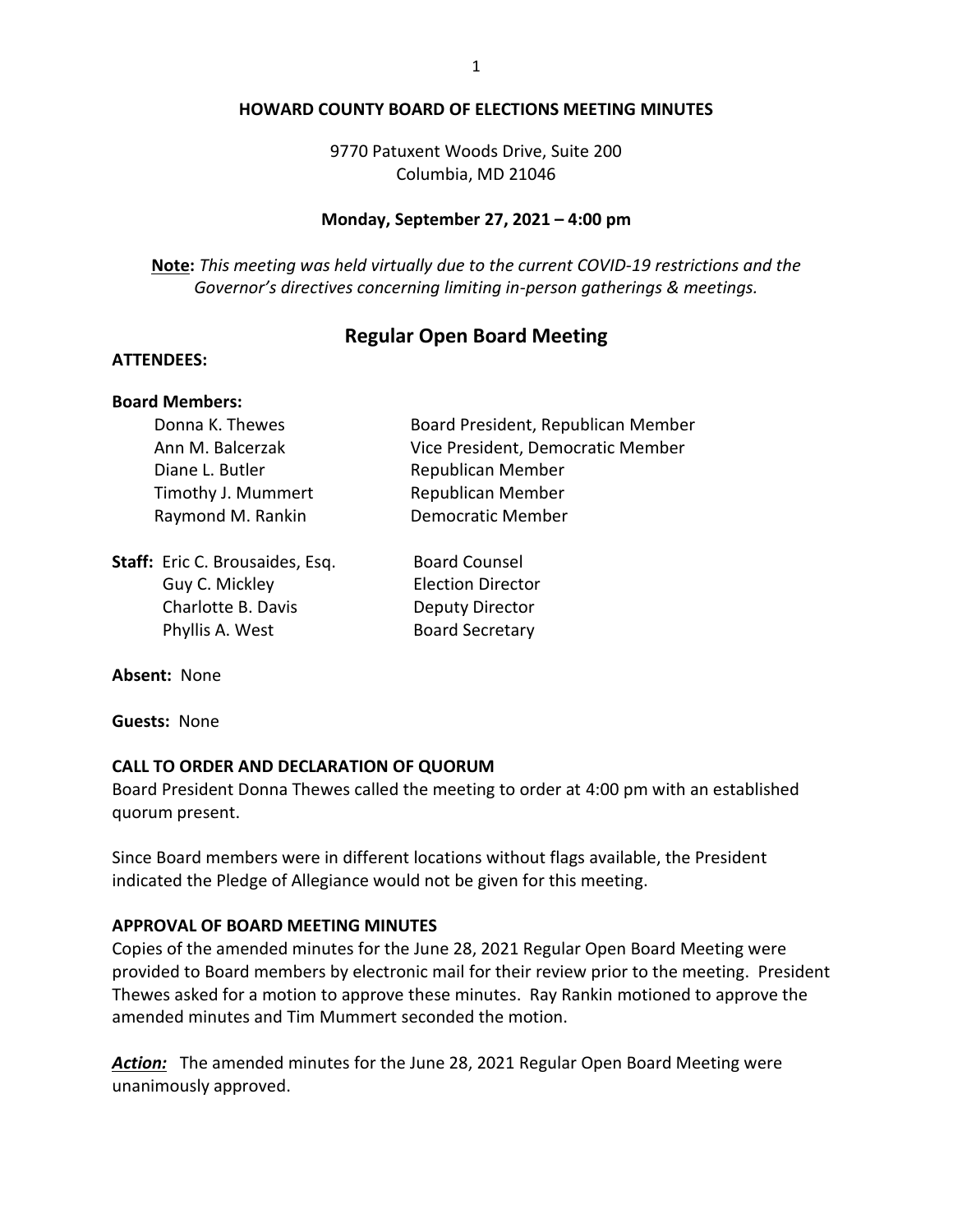## **ADDITIONS OR CHANGES TO THE AGENDA**

Board members made no additions or changes to the agenda.

## **CORRESPONDENCE**

There was no correspondence.

### **PRESIDENT'S REPORT**

President Donna Thewes reported on the recent MAEO and SBE Biennial Conferences. She said that she, Diane Butler and Board Counsel Eric Brousaides attended the Conferences in person, with the other three Board members attending sessions virtually. She felt this year's MAEO Conference was well run and included a number of interesting sessions with good speakers. Ms. Thewes briefly reported on the sessions she attended and said the SBE Biennial Conference used many of the same speakers as MAEO. She felt the two conferences and extended schedule made for a long program this year. Ms. Thewes indicated she had copies of the handouts from the Conferences she could provide electronically if members wanted them. Guy Mickley stated that MAEO plans to post all handouts on their website in the near future.

Diane Butler agreed that the conferences and sessions were good this year. Ann Balcerzak asked a few questions concerning issues Ms. Thewes had discussed.

## **DIRECTOR'S REPORT**

- **1. General Office Update:** Director Guy Mickley reported on recent accomplishments and what the office and warehouse staff will be working on as we gear up for the 2022 elections:
	- a. Voter Registration/Office Work Voter registration numbers have stabilized and are trickling in, which is expected to continue for the rest of the year.
		- i) *Street Maintenance* –Director Mickley stated there is no update this month on the project, as we are waiting for more information from GIS. He will share any new information that comes from the last check of streets at either the next Board meeting or when the information is received.
		- ii) *Warehouse* The warehouse continues to serve as the mail house for the office and to send out the Voter Notification Cards. Staff has done the legwork on getting highrise shelving to give us more room at the warehouse and continues to charge all equipment. They have begun packing supplies (pens, stickers, keys, etc.) for the voters and judges assigned to the current polling places. Once redistricting occurs, we will combine (or separate) supplies to accommodate the changes. Donna Thewes asked why new Voter Notification Cards are being sent out since Redistricting is coming soon. Director Mickley responded that the law states that any new or existing voter with a change must be sent a new VNC within 21 days.
		- iii) *MDVOTERS Records Cleanup* The staff is keeping up with the daily work, verifying that day's work, and going back and reviewing older records to ensure that they are clean and correct.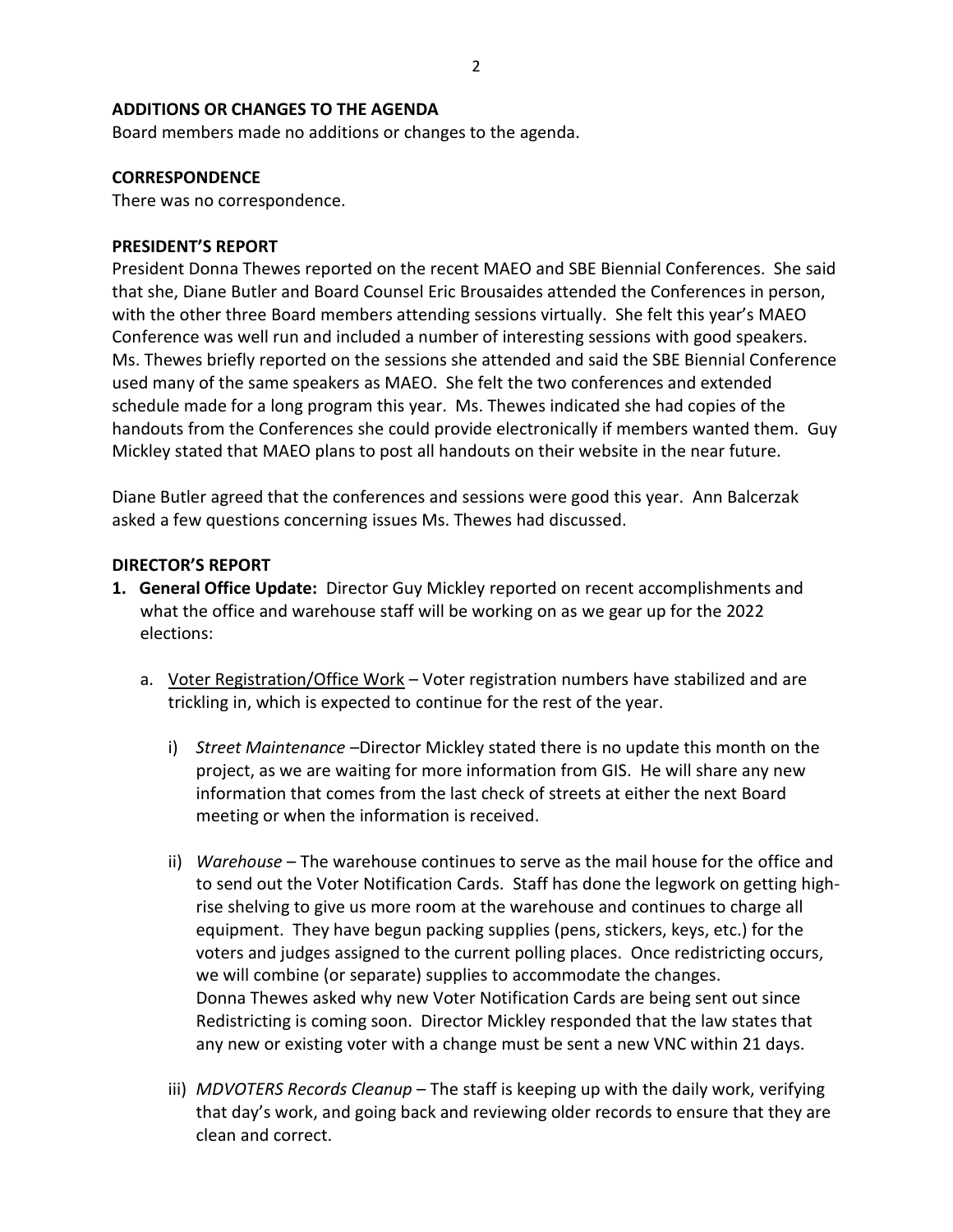- iv) *Website and Social Media Sites* Val Patterson, Teresa Womble and Monica Fields continue to make sure that the website and social media outlets are updated and active. Tomorrow is National Voter Registration Day, so we have stepped up our posts (4-5 times per day) to create added focus during this time. Ann Balcerzak asked the Director to review the website and social media team members. He stated that Val Patterson is responsible for our website and that the County has changed their website, so we are making changes to provide more access and links for election judges, the public, etc. Monica Fields handles the social media sites – Facebook, Twitter and Instagram. Monica also prepared new judge recruitment flyers for the office. Rebecca Ayres and Mitchell White are also involved.
- v) *National Voter Registration Day* We are supporting a large effort for this event being held at Howard County Community College tomorrow. This will include voter registration and judge information at the table as handouts.
- 2. **Polling Places and Early Voting Centers** Staff has done site surveys at all current polling places and has surveyed multiple sites as potential Early Voting Centers. Guy Mickley said there are a few sets of options for Early Voting Centers that we are vetting with the County and private facilities and mentioned some that are being looked at now. We are also looking at new schematics to allow for separate entrances and exits if possible in case COVID is still an issue in 2022. Plus, a new law requires us to consider historically disenfranchised communities when placing election sites for future elections. SBE and the Attorney General's office are currently working to identify where all of these communities are across the state of Maryland, so LBE's can include them in their evaluations of potential sites.

Once our selections have been narrowed down to the final five, we will be partnering with the SBE IT division to provide us with mapping to make our final recommendations to the Board for approval at the next Board meeting. The State Board may not be taking our recommendations into consideration for their November Board meeting because of law changes, which may alter how the State Board approves the EV Centers because of where they may have to be placed.

- 3. **Budget –** Guy Mickley reported that we are in the new budget year, so the budget is tracking well. He will provide a budget sheet to the Board in October.
- 4. **Staffing** –Director Mickley stated that we welcomed two full-time State employees and a new contingent employee earlier this month. Cathy Michaels Comegys and Lisa Champagne Lance were hired as State employees and Bradley Lance will be working as a County contingent employee. They are already assisting wherever needed as we move forward toward the next election. Starting at some point closer to the next year, more contingents will be brought on board.
- 5. **Telework –** The office staff continues to primarily do telework. Supervisors and management continue to monitor the work being done. The warehouse staff comes in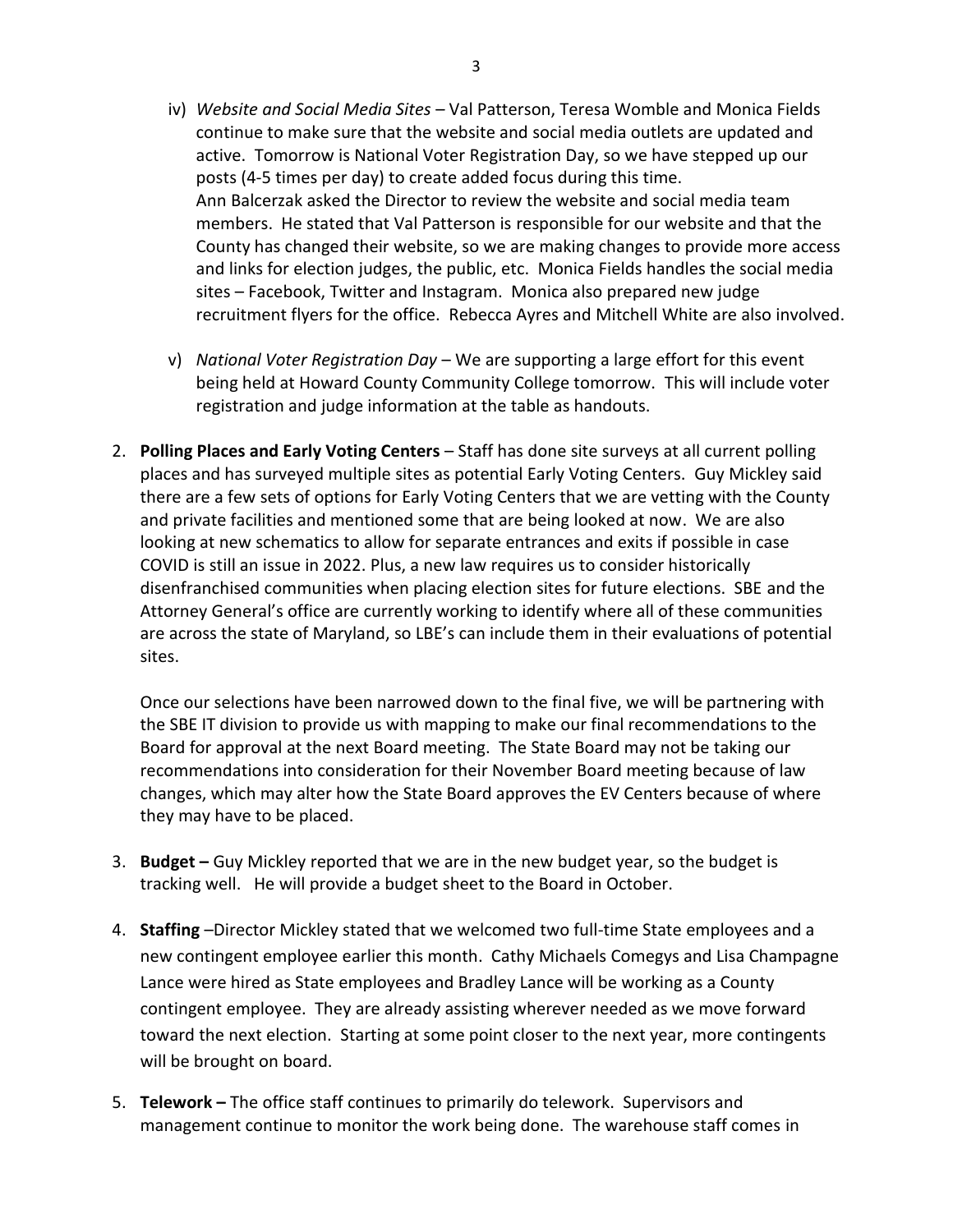several days a week as there is more hands-on work to be done there and staff continues to practice social distancing while working. Management will continue to revisit our teleworking and in-person schedules on a monthly basis.

- 6. **Redistricting –** There is little to update this month on redistricting. The County and State have received their first sets of information, respectively. Guy Mickley reported that he attended the Howard County Council meeting a few weeks ago to field questions about the process if needed. Theo Wimberly, County Council Assistant, was able to handle the questions asked since Mr. Mickley had briefed him prior to the meeting. The Director will keep the Board informed on this issue.
- 7. **New Pollbooks –** The process is in the BAFO (Best and Final Offer) II Phase of the project. The vendors will provide these offers to SBE, and SBE will move forward with decisions at that time.
- 8. **Mock Election –** The State still has a mock election scheduled for the November 2021 January 2022 timeframe. The portion of the Mock Election which was to include the new voting system software is now moot. The Board will be advised as more information becomes available.
- 9. **State TTX –** The State Board is planning another tabletop exercise for some time in January 2022, and it will be held virtually. Several staff members are helping with this effort again this year. Board members may participate, at least to observe the process, if they are interested. More details will be distributed to the Board at a later date. Several Board members indicated they would be interested.
- **10. Legislation –** Guy Mickley reported that MAEO has created and is actively finding support for a bill that would allow LBE's to open Mail-In Ballots before Election Day, as we did during the 2020 election cycle. If a Bill allowing this can't be passed under emergency legislation, we run the risk of not knowing who won contests in Howard County until after canvasses were completed, which is a week and a half after Election Day. This would cause an undue burden on the staff as many people would be calling/emailing during staff preparations for the canvasses.
- 11. **Candidate Filing –** We have had a few more candidates file in the past few months. Their names can be found on the State Board website. We will continue scheduling candidate filings on Wednesday's only until we start to get more of a candidate showing.

Finally, Director Mickley indicated that some 2022 dates could possibly be changed depending on what happens with the redistricting process.

## **BOARD COUNSEL REPORT**

Eric Brousaides, Esq., stated that he enjoyed attending the MAEO and SBE Biennial Conferences and meeting his counterparts from other counties, most of whom attended in person. He reported that currently there is one case before the U.S. Court of Appeals for the 4<sup>th</sup> Circuit, and there was a hearing last week. The issue relates to SBE's denial of a request from a non-resident